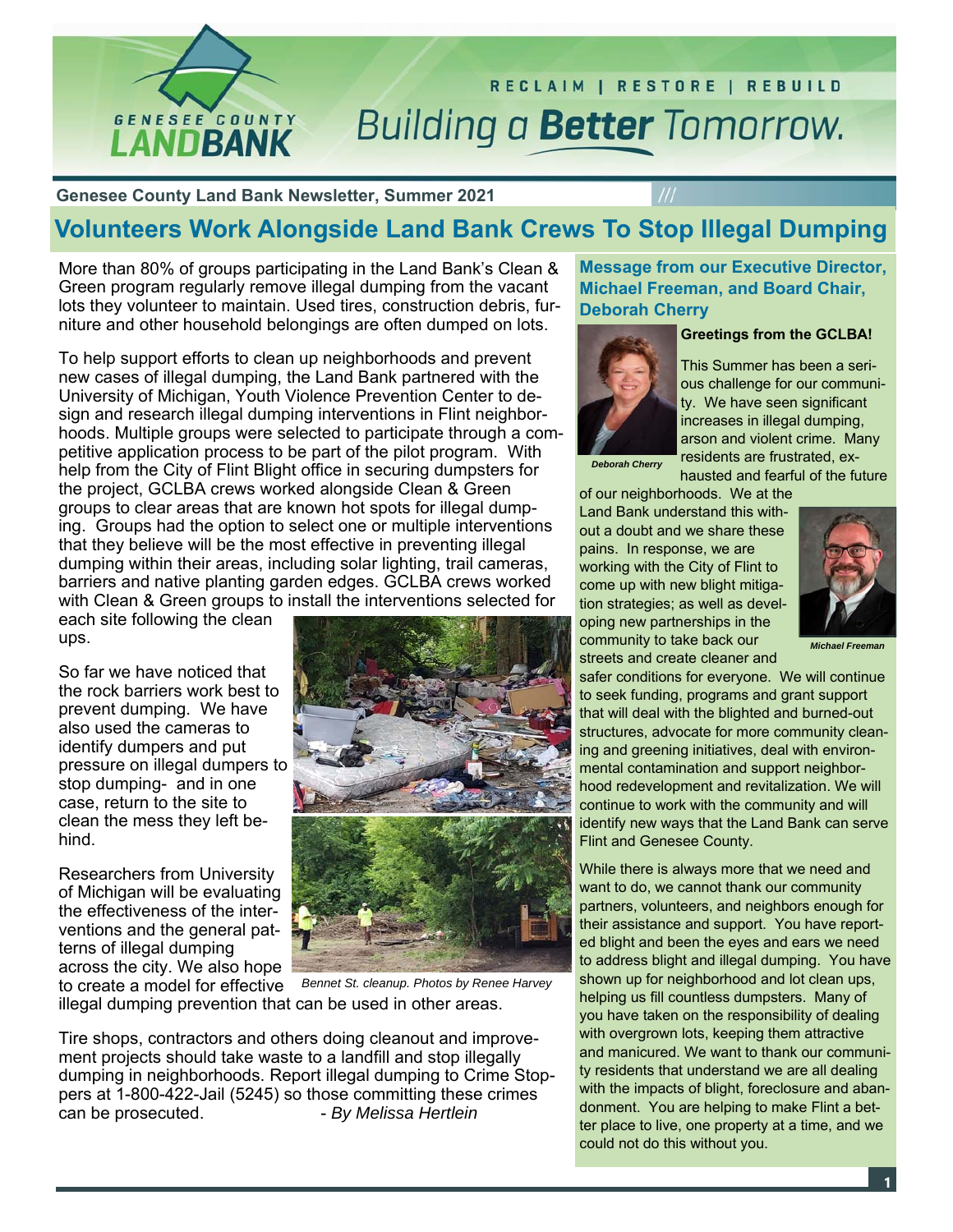## **Working Together to Better Fight Blight**

The Genesee County Land Bank, The City of Flint, and the Flint Police Foundation are partnering to be more strategic about fighting blight. Our goals are to foster and inform strategic thinking around blight elimination; increase coordination of new and existing efforts; and increase funding and resources for blight elimination work. We also hope to build a shared understanding amongst all partners, including governmental agencies, community development organizations, funders, developers, community groups, and residents, of blight elimination plans, accomplishments, and challenges. To this end, we are gathering input on resident priorities, conducting data analysis on existing conditions and blight elimination activities, and identifying immediate action items for improving the efficiency and effectiveness. We have received over 650 responses so far and we hope to receive more. Go to our website at www.thelandbank.org

Are vacant and blighted properties a problem in Flint today?

What needs to happen?

### **FLINT BLIGHT PRIORITIES SURVEY**

**SUMMER 2021** 



to find the survey link or click on the link here to fill out a survey today! https://docs.google.com/forms/d/ e/1FAIpQLScOdJu3QBEw9QzNYJ4D5bHAVZXwCJ46FR5Cx8PkhDBtUXtV-Q/viewform

# **Thank you to Land Bank Crews!**

Thank you to the 26 Land Bank crew members who are working hard to clear Flint and surrounding communities of blight. They are making their way through neighborhoods mowing ALL (not just Land Bank owned) unmaintained vacant properties in the City of Flint that they encounter. Although they are short staffed with less than half as many team members as we have had in past years, they have kept up with the challenge by working extra hard and often working overtime on the weekends. We appreciate their hard work and dedica-<br>tion to cleaning, clearing and mowing vacant properties in Flint and Genesee County. [16] - Christina Kelly tion to cleaning, clearing and mowing vacant properties in Flint and Genesee County.



**2021 Genesee County Land Bank Authority** 

**Property Maintenance Weed & Trash Abatement Crew**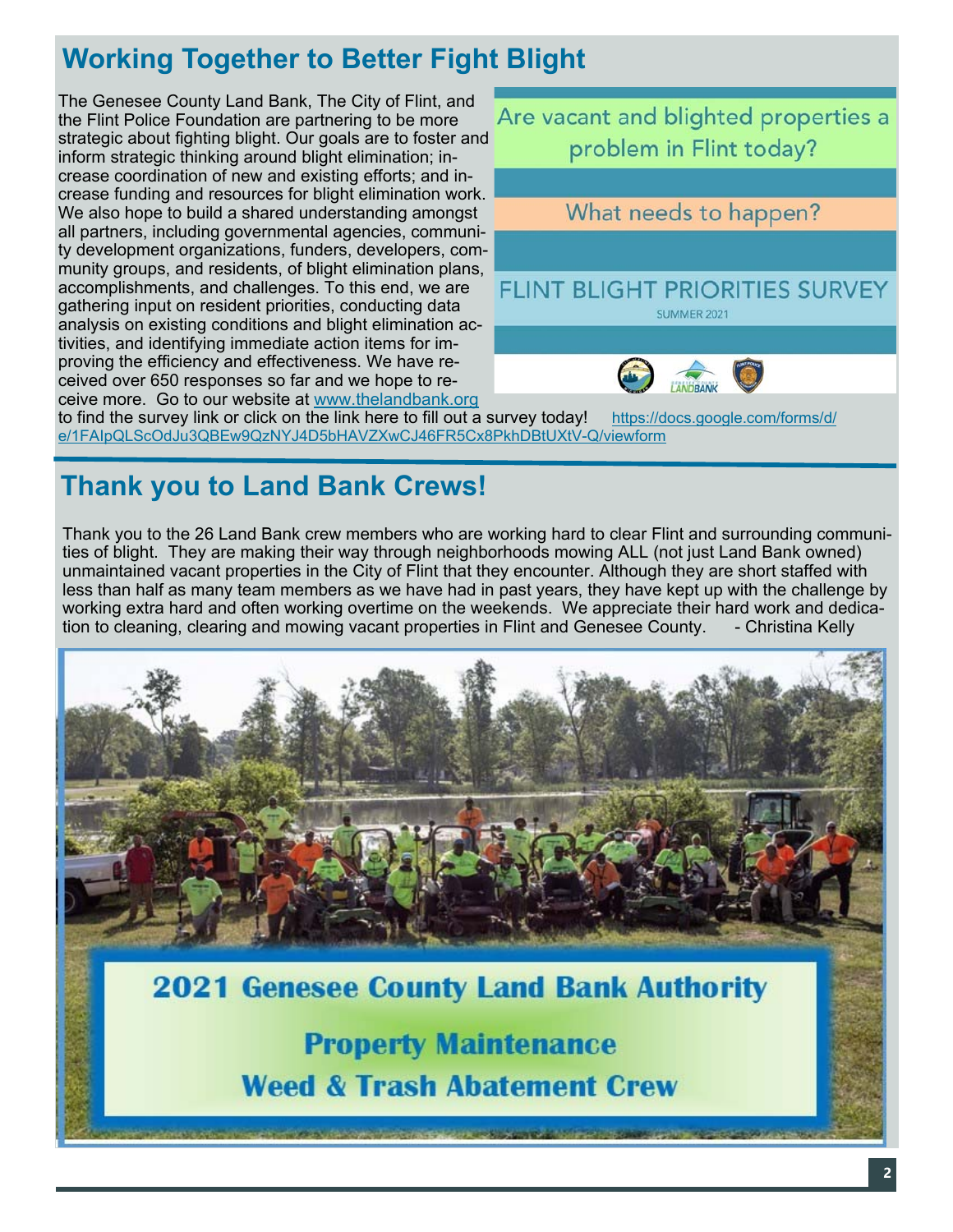### **Digging Chevy Out of the Hole**



The history of the 67-acre site, in the heart of the City of Flint, cradling the banks of the river, is both infamous and celebrated. "Sit-down Strike," "Billy Durant," and "General Motors" are synonymous with the site. In 2004, well after the last car was built there, General Motors demolished the last standing structures, leaving behind a contaminated, concrete-clad, multi-acre brownfield. Since then, an ever-expanding coalition of dedicated people and organizations has worked to dig the site out of the "Hole" and bring it into the light with fields of native plants, shrubs, and trees and plenty of opportunities for community recreation. Back in 2007, the first concept plan, "Reimagining Chevy in the Hole," developed in partnership with students at University of Michigan with funding from the Genesee County Land Bank's US EPA Site Assessment Grant, outlined two possible alternatives for the site, one which imagined the site becoming a State Park in two phases, completing the transition by 2040.

At the onset of the effort, there were multiple roadblocks to overcome. Genesee County Land Bank secured the funding from the US EPA, and the City of Flint secured site ownership and an agreement with EPA that governed the uses, liability, and care of the site. In 2014, a community informed design plan was created, dividing the work into phases as available funding was limited and future funding was uncertain. Construction began east of Chevrolet Ave on just 16 acres in April of 2015. Surprisingly, funding was secured and work was completed on subsequent phases covering 60 acres in quick succession over the next 6 years. The transformation of the blighted concrete pad into community greenspace laid the groundwork for the July 2021 announcement that Chevy Commons would be a part of Genesee County's first State Park.

Since 2004, when Congressman Dan Kildee, then Genesee County Treasurer and Genesee County Land Bank Board Chair, decided to champion this project with his vision of transforming Chevy in the Hole into a park, the project has had many champions. Without whom, this site would not be the success it is today: Genesee County Treasurer; City of Flint; US Environmental Protection Agency; Michigan Department of Environment, Great Lakes and Energy; Michigan Land Bank Authority; United States Forest Service; Genesee County Parks; C.S. Mott Foundation; Kettering University; Flint River Watershed Coalition (and Corridor Alliance), AKT Peerless; Wade Trim; LA Construction, and many others.

Of the ever-changing cast of supporters, Matt Didier from EPA Region 5 and Christina Kelly from the Genesee County Land Bank have remained committed since the beginning– seeing the project through some significant hurdles and maintaining project momentum since 2004. Without their dedication and hard work, Chevy Commons may very well still be "Chevy in the Hole" and would not be on the track to become part of a State Park today. While the names of these individual and organizational champions may never be top-ofmind in a free association exercise, their impacts on the future of the site are as significant as General Motor's role in the site's history. On behalf of everyone that has, and anyone that will, find themselves enjoying the sun, trails, and nature that the former Chevy in the Hole now has to offer: Thank you, Matt, Christina and all of the project supporters. - Faith Finholm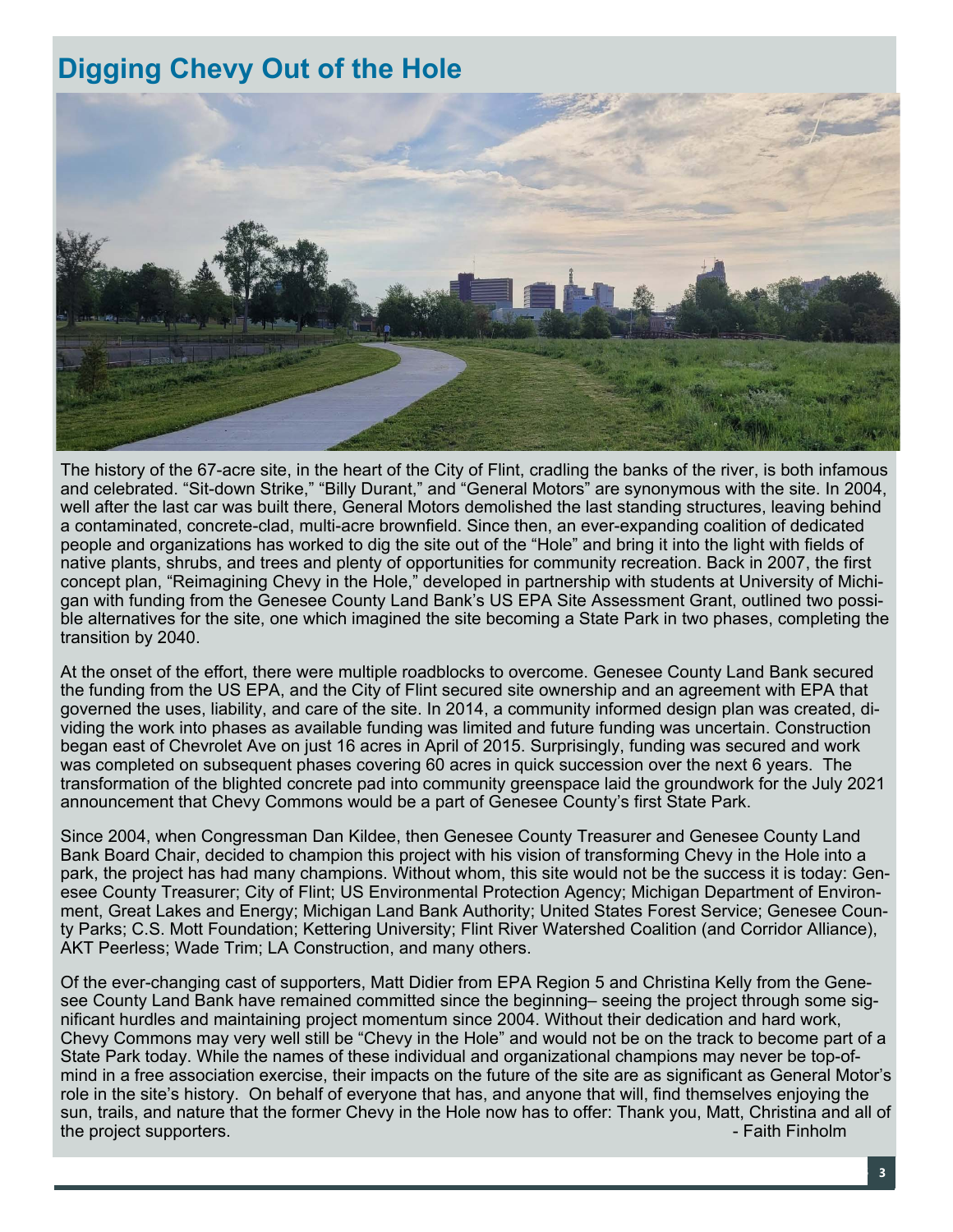# **The Flint Public Art Project**

The Flint Public Art Project (FPAP) is a dynamic organizational partner for the GCLBA, and more broadly, the city of Flint. FPAP's mission is "to organize public events, workshops, permanent and temporary installations to inspire residents to reimagine the city, reclaim vacant and underutilized buildings and lots, and use innovative tools to steer Flint's long-range planning." They support collaborations among residents and organizations with leading artists, architects, urban planners and community organizers from around the world. Their efforts in public art have connected the city of Flint to regional, national, and global movements which revitalized neighborhoods and cities through art and urban design. Since 2018 alone, FPAP has ambitiously installed nearly 200 murals in the city of Flint through the financial support of fundraisers, local and national grants, and commissioned work.

The GCLBA is proud to have partnered with FPAP on 16 murals throughout the city of Flint, which 9 murals have been directly curated on GCLBA-owned properties. These murals activate observers' imaginations, beautify urban spaces, commemorate the service of public servants, and create a sense of place in our communities. We commend the efforts of FPAP in envisioning vacant spaces into vibrant places that further instills the community pride in Flint. - *By* Moses Timlin



### **GCLBA Spotlight: Raynetta Speed,**  *Community Relations Manager*

*GCLBA Spotlight series features Land Bank staff and community members. The series is intended to highlight the important work our staff and community members do to keep the Land Bank running smoothly and to support our mission of restoring value to the community through responsible land ownership.* 



Today, we're interviewing Raynetta Speed, the Community Relations Manager at the Genesee County Land Bank. Raynetta plays a central role in building relationships and improving communication between the Land Bank, residents and community partners. She brings years of knowledge, skills and experience to her work and she is passionate about improving Flint neighborhoods.

### **What did you do before you worked here and what made you want to work here?**

Before I became a member of the Land Bank team, I worked for GM for 30 years. During those 30 years I was also fortunate to hold the title as a Genesee County Commissioner for the 1st County District. I served in that capacity for 12 years. After retiring from GM and serving as a county commissioner, there was a job opening at the Land Bank. I applied and was offered the job as the Community Outreach Coordinator in 2009 and most recently became the Community Relations Manager. I have always felt in my heart that the Genesee County Land Bank had the potential to be a change agent for the greater Flint community and I wanted to be a part of making that a reality.

### **How do you manage to bring so much passion to your work every day?**

My passion evolves from my life as a child growing up in the city of Flint. Our neighborhoods were safe, clean, beautiful and one big family. We cared and looked out for each other. Small businesses were plentiful and thrived throughout our neighborhoods. Flint Community schools were a model for the entire country. I cherished those days and I want to help bring that back for our future generations.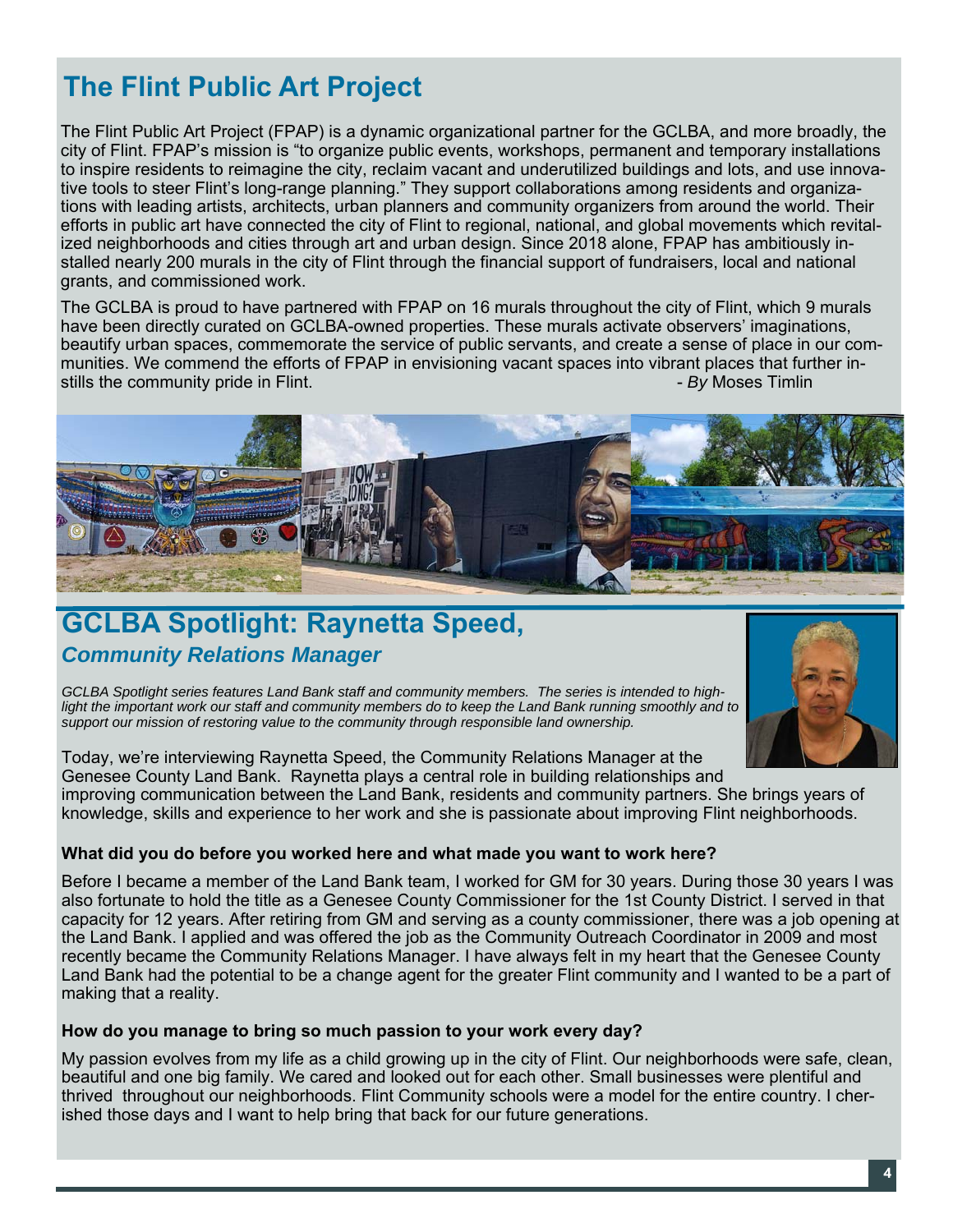### **Cleared and Ready for Reuse!**

This summer, the Genesee County Land Bank Authority (GCLBA) completed the cleanup of two former multifamily apartment complexes that have stood abandoned and blighted for years. Physical work began on both the former Greenview Manor Apartments, located at 817 N Stevenson St., and the former Arena East Apartments, located at 3332 and 3362 Lapeer Rd., in 2019 with investigative reports on site conditions funded by an US EPA Site Assessment Grant. GCLBA successfully used these reports to pursue additional grants for the cleanup of both sites.

Abatement, demolition, and site restoration at 817 N. Stevenson, funded through US EPA Multipurpose Grant, City of Flint Community Development Block Grant (CDBG), and a grant from the C.S. Mott Foundation were completed in April 2021. The former eyesore has been transformed into rolling hills of low-growing, pollinator friendly clover! Abatement, demolition, and site restoration on the former Arena East Apartments were completed in July with funding from the City of Flint CDBG in support of the South Flint Community Plan.

Both sites have transformed the look and feel of the neighborhoods around them, and they are ready for reuse! We look forward to sharing success stories about these sites with you into the future.

-*Faith Finholm* 



817 N Stevenson —Before 817 N Stevenson —After



3332 and 3362 Lapeer Rd —Before 3332 and 3362 Lapeer Rd—After